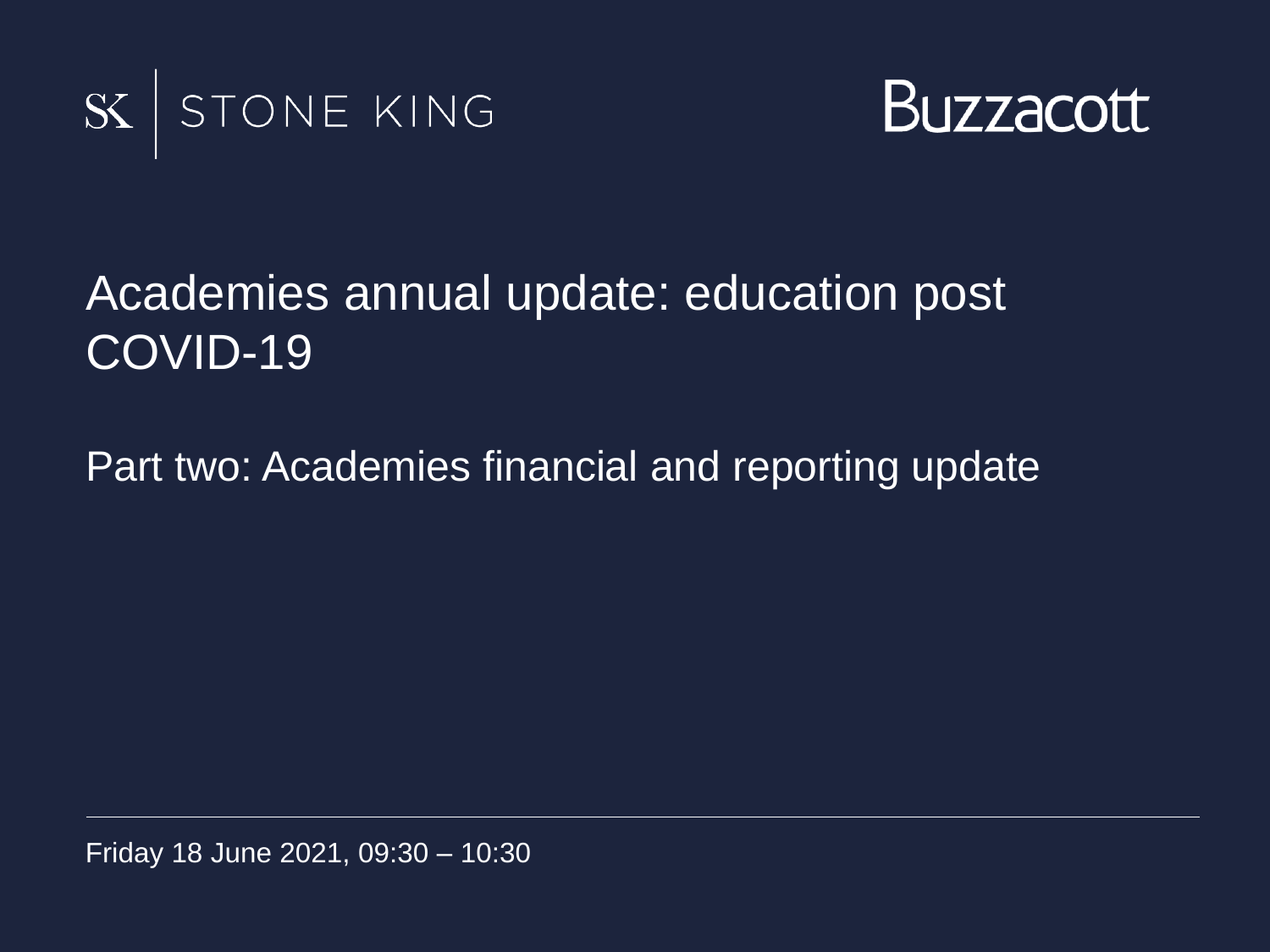## Agenda

- Introduction and virtual housekeeping
	- Stephen Ravenscroft, Stone King
- Academies Accounts Direction
	- Catherine Biscoe, Buzzacott
- Governance statement
	- Hugh Swainson, Buzzacott
- Going concern and reserves
	- Katharine Patel, Buzzacott
- $O&A$ 
	- Chair: Stephen Ravenscroft, Stone King

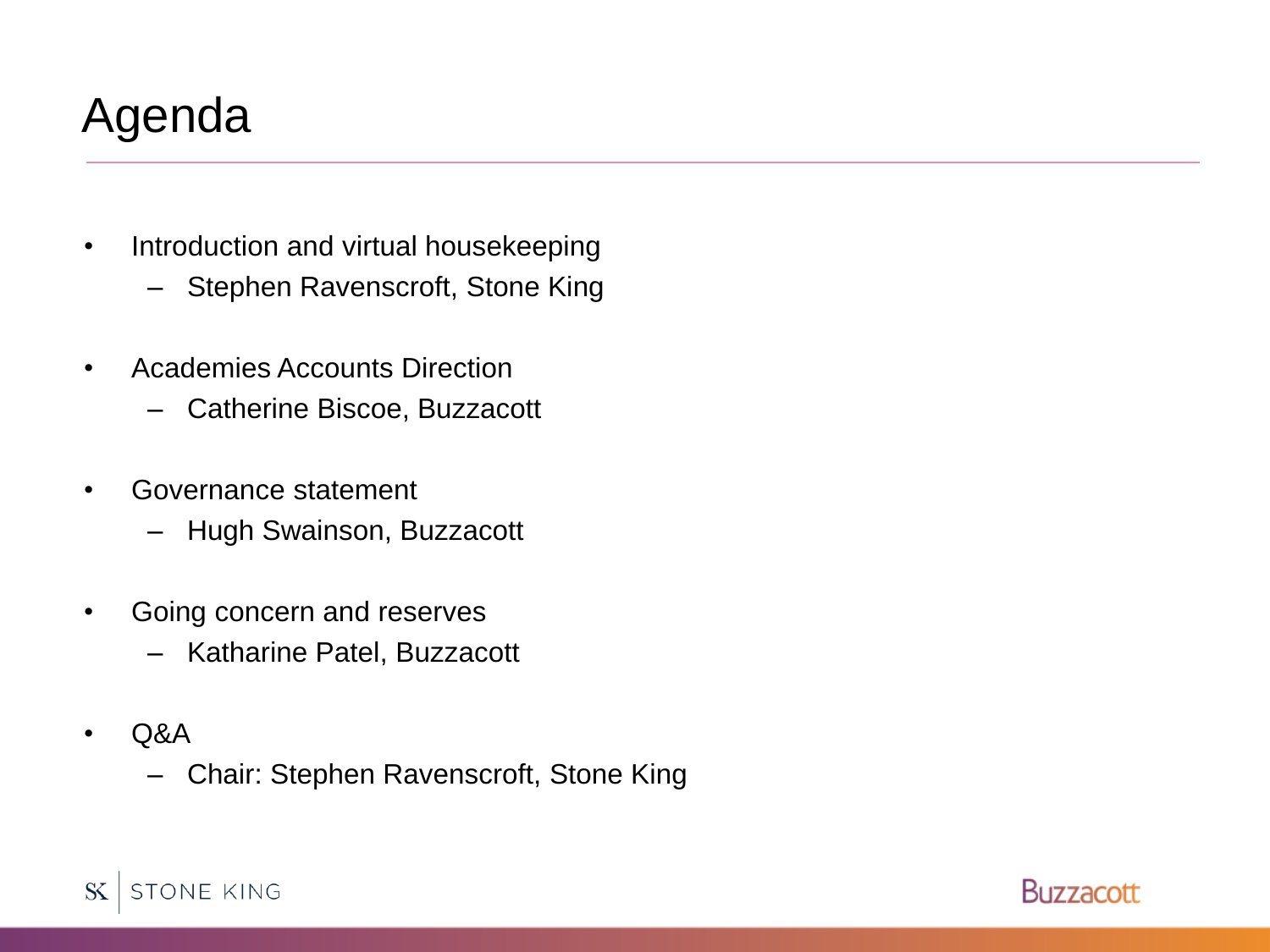



#### Academies Accounts Direction

Catherine Biscoe, Partner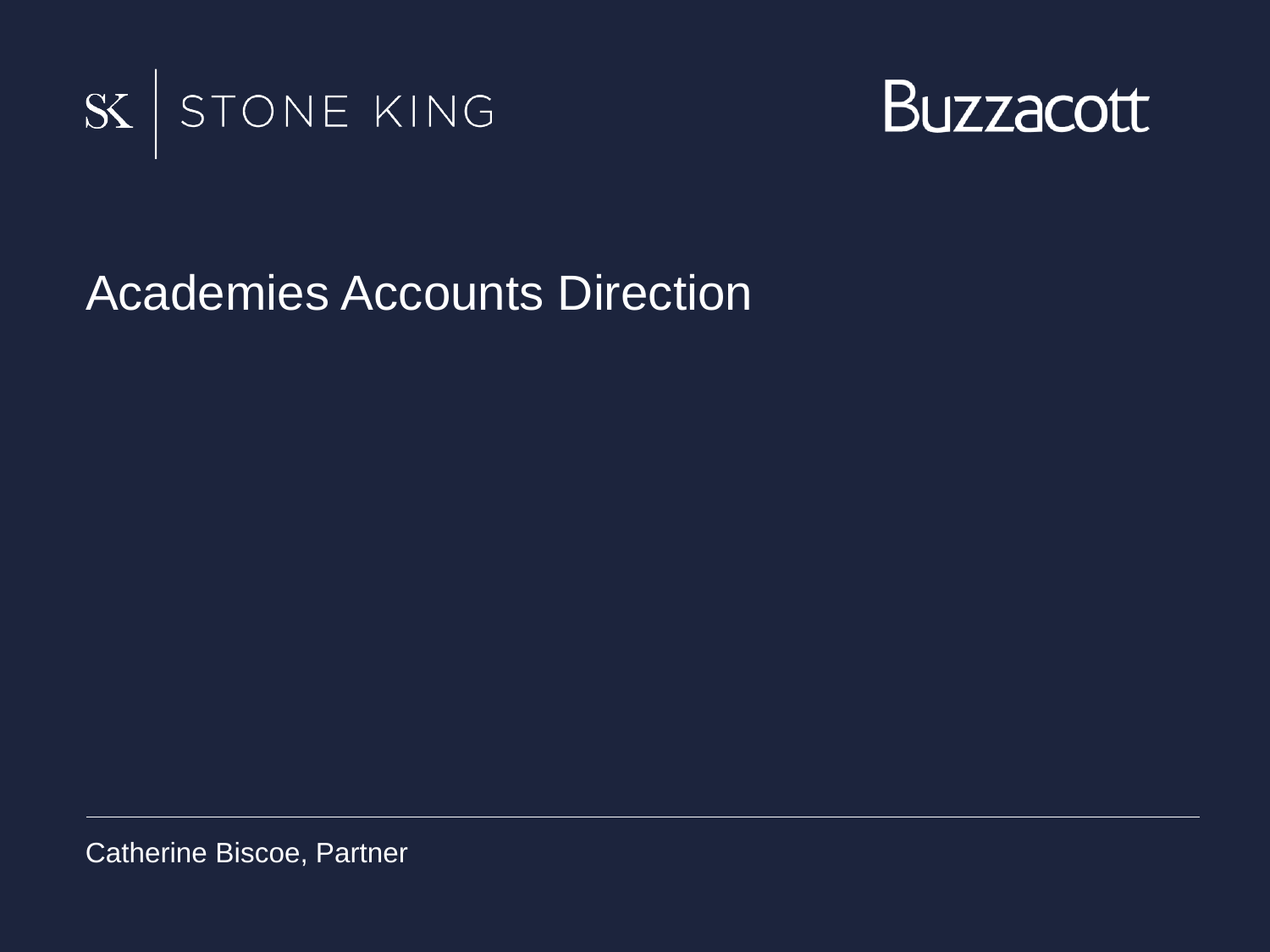## Academies Accounts Direction (AAD) 2020 to 2021

- Issued by the ESFA on 31 March 2021
- [Academies\\_Accounts\\_Direction\\_2020\\_to\\_2021.pdf \(publishing.service.gov.uk\)](https://assets.publishing.service.gov.uk/government/uploads/system/uploads/attachment_data/file/975322/Academies_Accounts_Direction_2020_to_2021.pdf)
- For accounting periods ending 31 August 2021
- The status of the Accounts Direction
- Incorporates FRS 102 and Charity SORP, plus ESFA additional requirements
- Minor AAD updates this year
- Structure of the Direction and ESFA's good practice guides
- COVID-19 Supplementary Bulletin from the ESFA yet to be issued



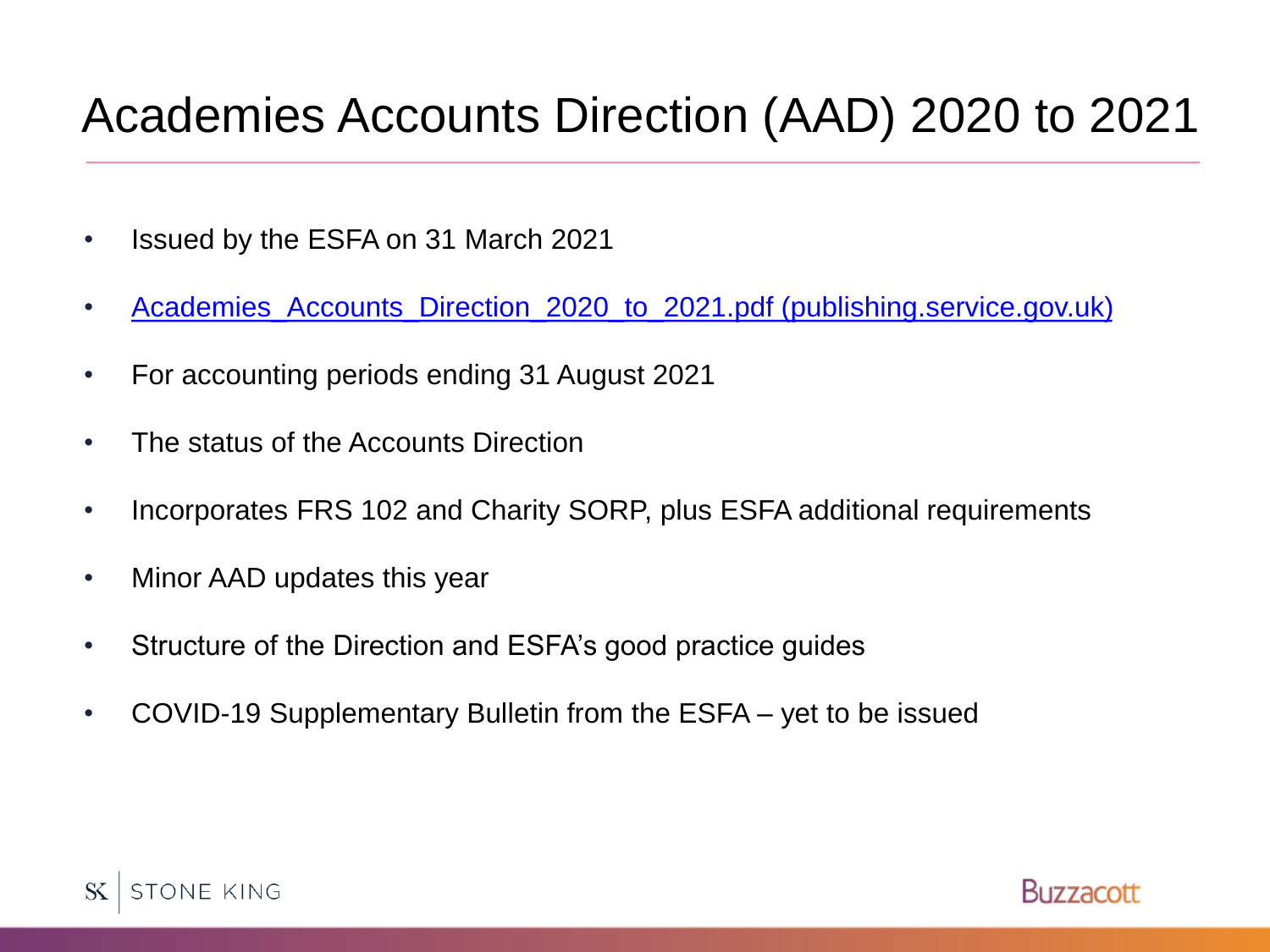## Structure of the Direction

The Academies Accounts Direction previously consisted of a single document.

For 2020 to 2021 this has been split in to three composite elements:

- The primary Accounts Direction
- A model set of accounts for academy trusts (the "Coketown model")
- An auditor framework and guide

The Direction now makes greater use of the ESFA's good practice guides to provide examples of best practice throughout the documents.



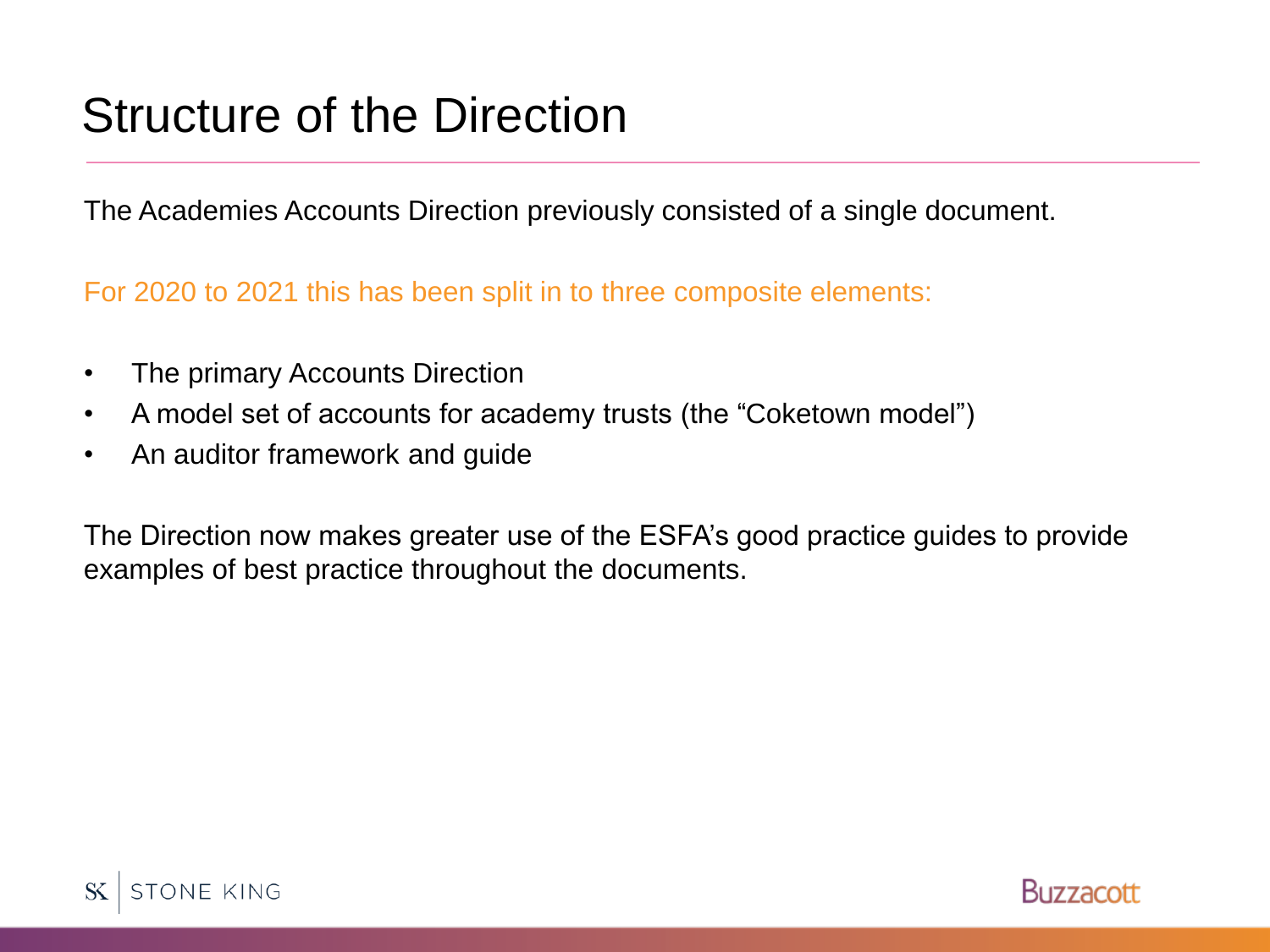Additional clarity and guidance on the content of the financial review section of the report.

The following **must** be disclosed:

- The financial effect of significant events on the financial performance and position of the trust;
- The principal risks and uncertainties to which the trust is exposed and mitigating actions which are performed;
- Key factors likely to affect the trust's financial performance or position going forward;
- Explanation of the financial position of the trust at the reporting date with context and insight into material or significant figures and balances;
- Details of any subsidiary undertaking that is materially in deficit, circumstances giving rise to the deficit, and steps being taken to eliminate the deficit.



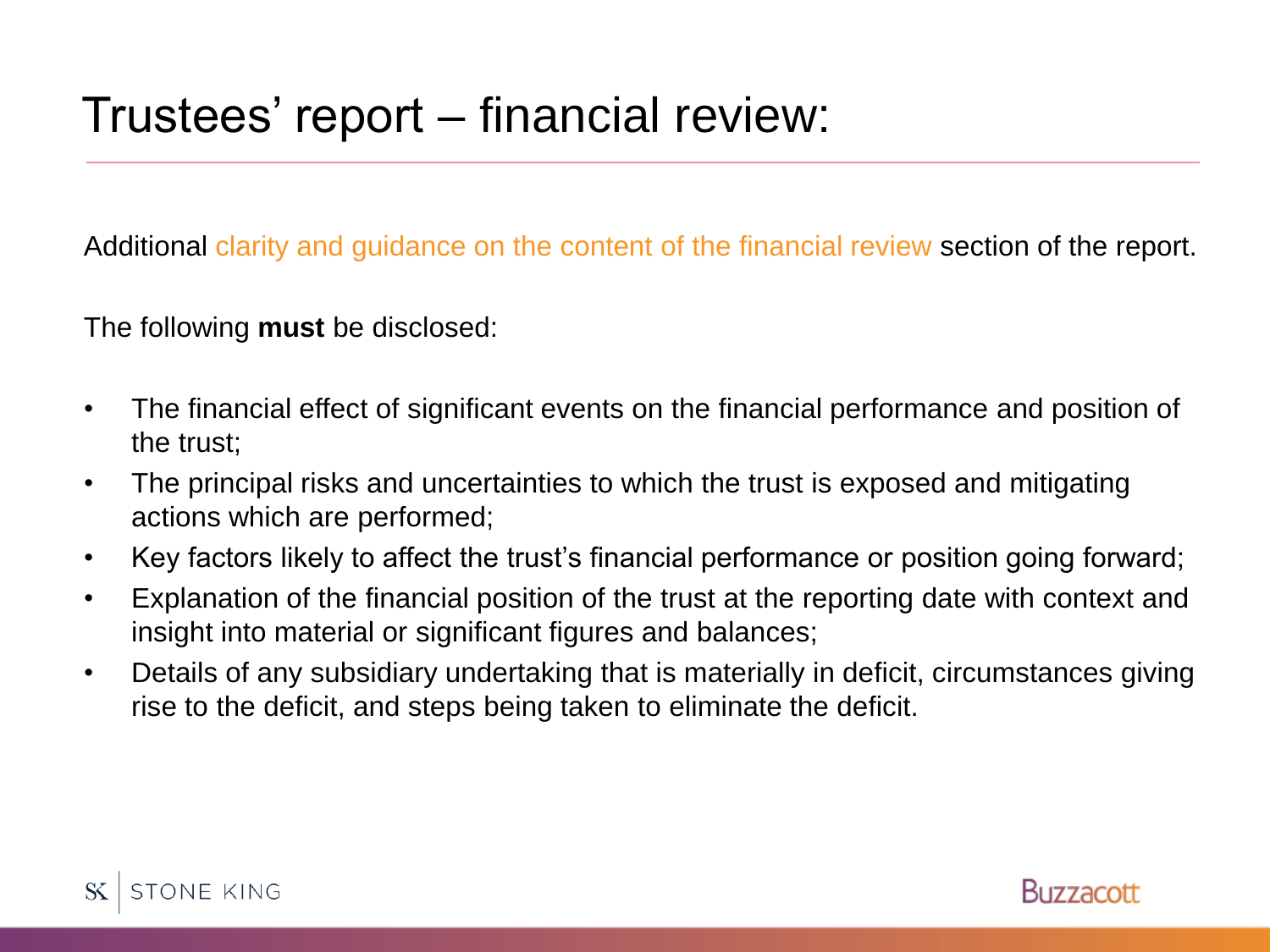In addition, the following **should** be disclosed:

- Explanation of the main causes and key factors underlying the trust's operational result for the year;
- The key sources of funding of the trust and how resources support the key objectives of the trust;
- The academy trust's investment policy and, if holdings are material, the extent to which it takes social, environmental or ethical considerations in to account within its policy;
- A description of the trust's fundraising practices.

New requirement for trusts who have had a Financial Notice to Improve in place at some point during the year to declare this and provide more information:

- State that a FNtI has been in place during the year, including which periods it was in place for;
- Provide a link to the FNtI on ESFA's website;
- Explain the key actions the trust is taking to ensure the FNtI is lifted;
- Where still open at the reporting date, to state when the trust expects to satisfy all the FNtI conditions.



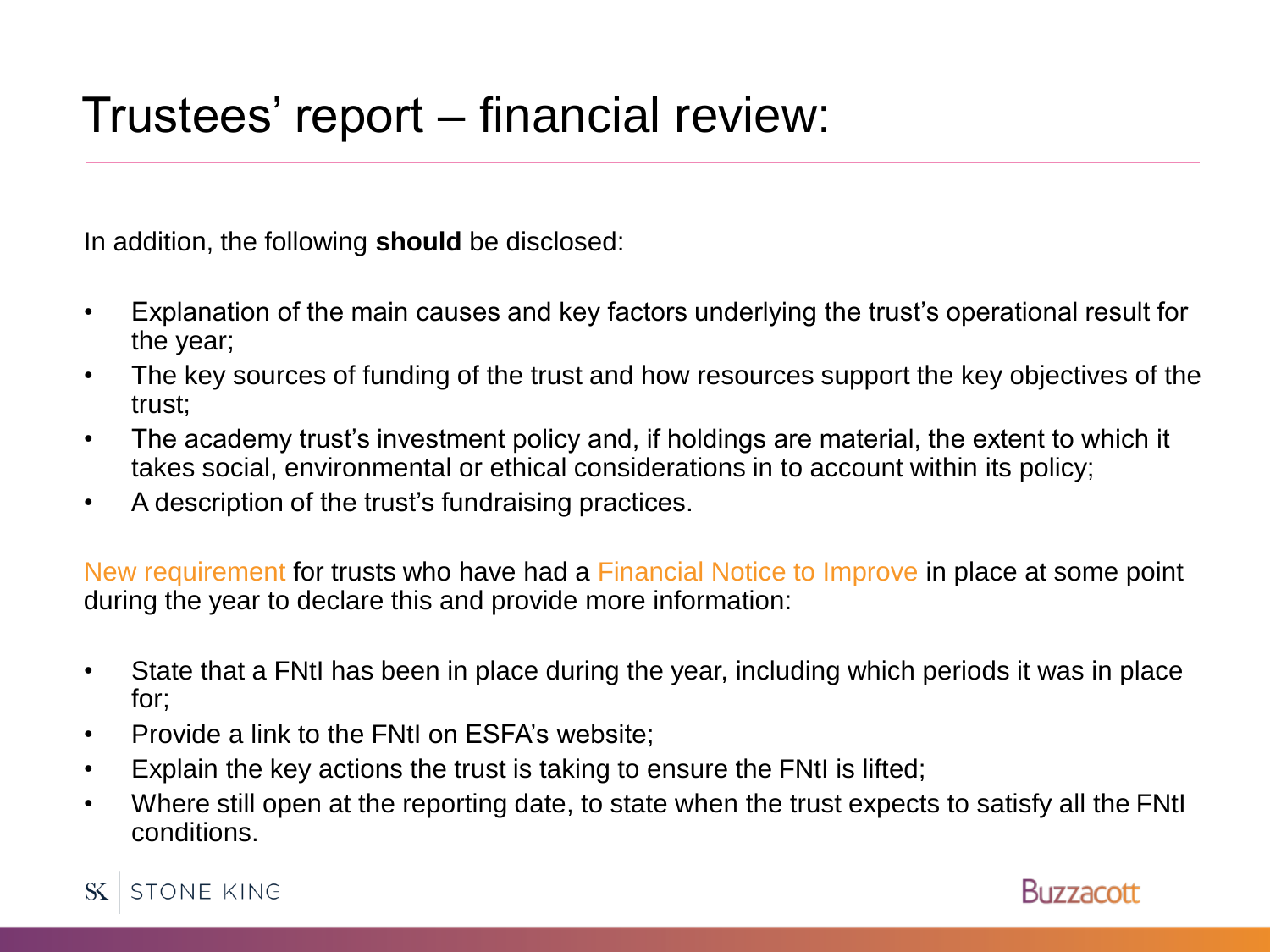## Notes to the financial statements:

- **Staff costs disclosure:** "off-payroll" arrangements
- **Note on funding received for the academy trust's educational operations:**  clarified classification of funding sources to ensure closer alignment with the Academies Accounts Return
- **Leases:** reminder to ensure correctly differentiate between the classification and treatment of operating and finance leases
- **Long-term commitments:** clarified that service concession commitments (most commonly PFI agreements) should be disclosed as part of the long-term commitments note



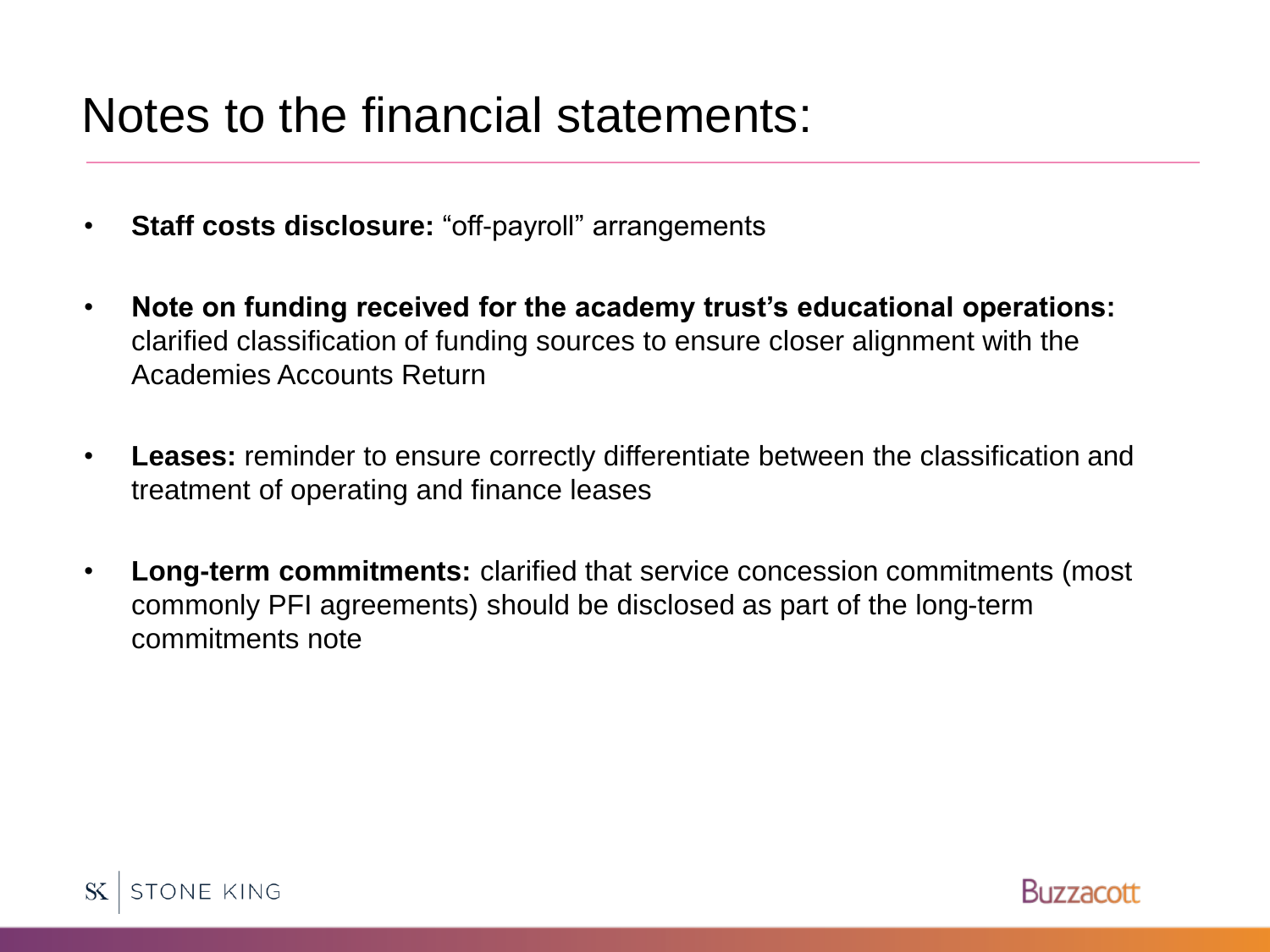# COVID-19 Supplementary Bulletin:

- Yet to be issued based on 2019-20 bulletin and expectations
- Same status as Academies Accounts Direction
- Annual report disclosures
	- Trustees' report
	- Governance statement
	- Charities SORP Committee guidance
- Disclosure of exceptional government funding
	- CJRS, catchup premium, FSM, laptops
- Impact on financial statements audit
	- Audit quality
- Impact on regularity audit
	- Procurement and Value for Money



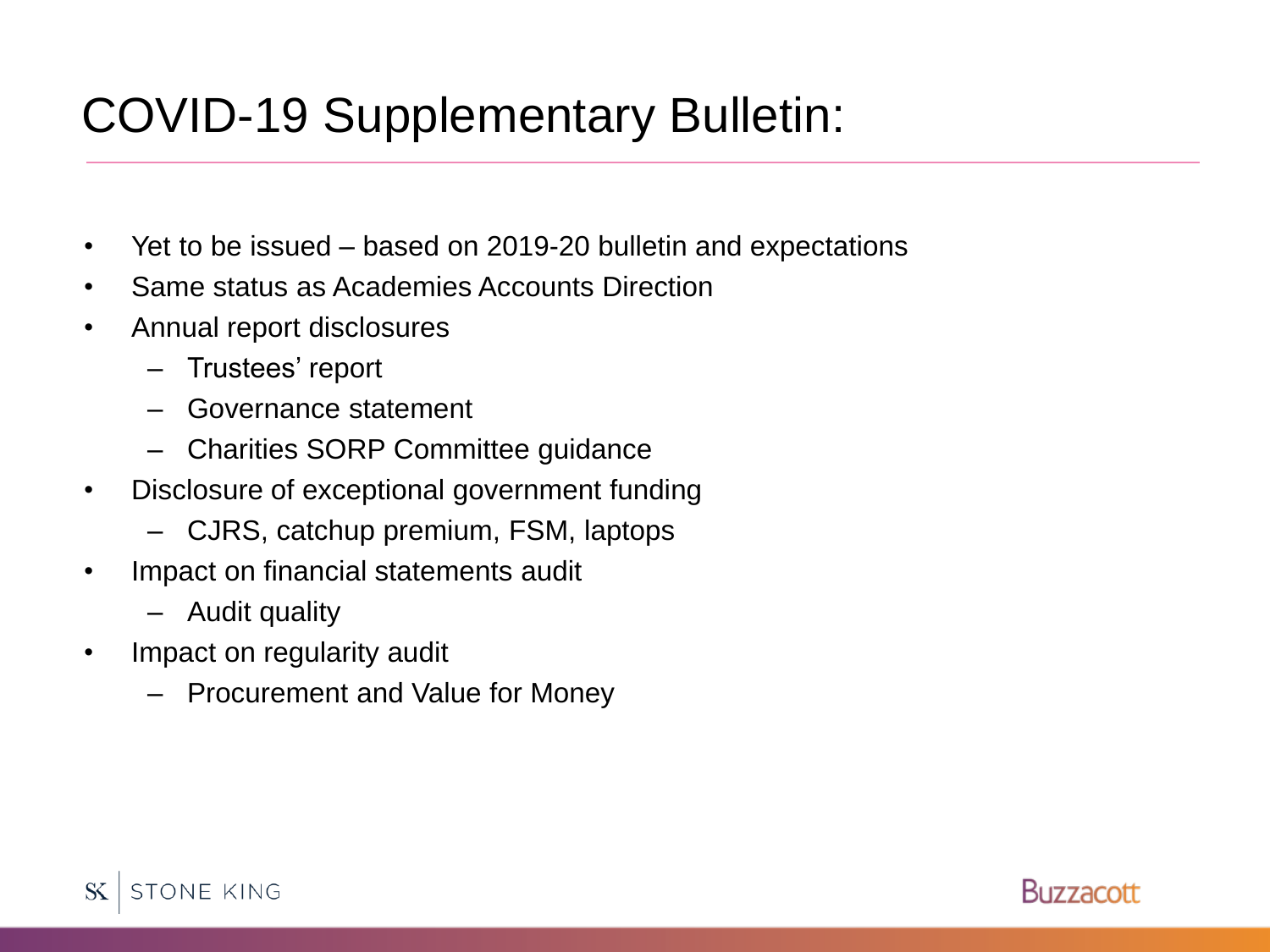



Governance statement

Hugh Swainson, Partner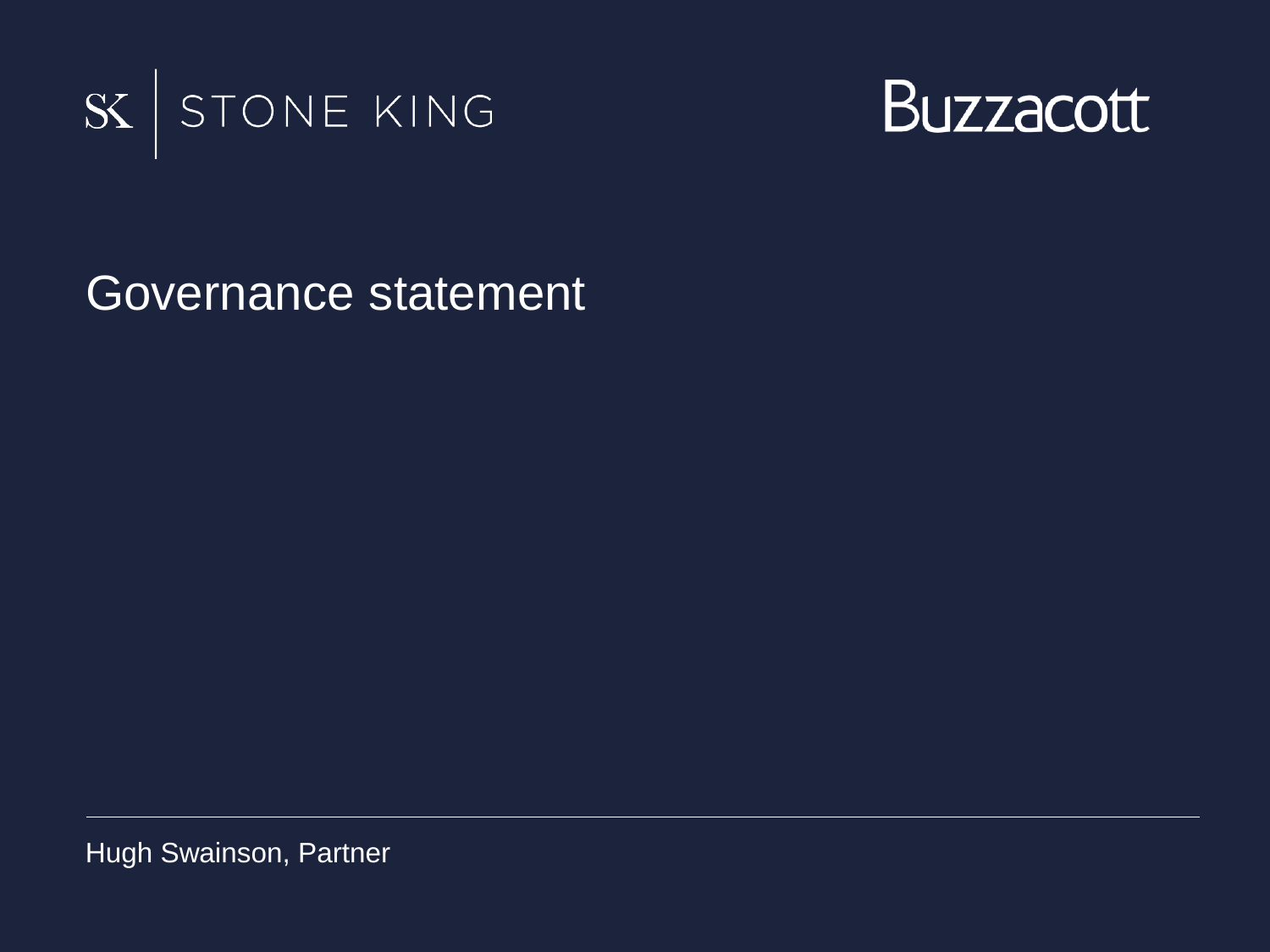#### Governance statement – scope

- Governance overview
- VfM
- Risk and internal control
- 2021 version includes details of common requirements that have been omitted by academy trusts



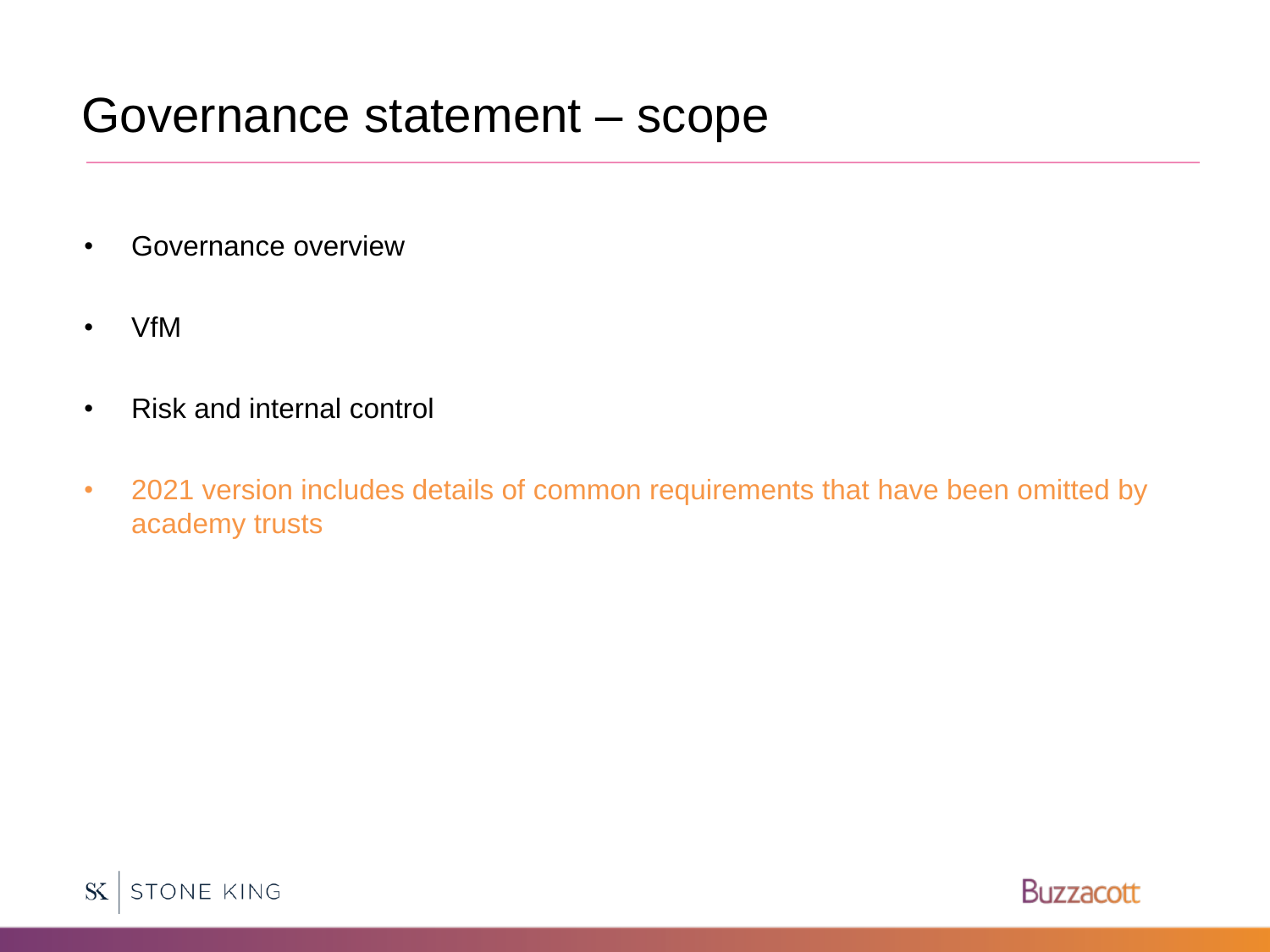## DfE's governance handbook and competency framework for governance

- Governance statement to include information on whether trustees have taken account of this DfE guidance - not mandatory
- Governance handbook (October 2020)
	- Sets out DfE's priorities for effective trust governance
	- A number of changes in this edition including emphasis on clerking and members
	- Explores six key features of effective governance: Strategic leadership, accountability, people, structures, compliance and evaluation
- Clerking Competency Framework (April 2017)
- A Competency Framework for Governance (January 2017)
	- Skills, knowledge and behaviours needed for effective governance
	- Competencies set out under the six key features of effective governance set out above



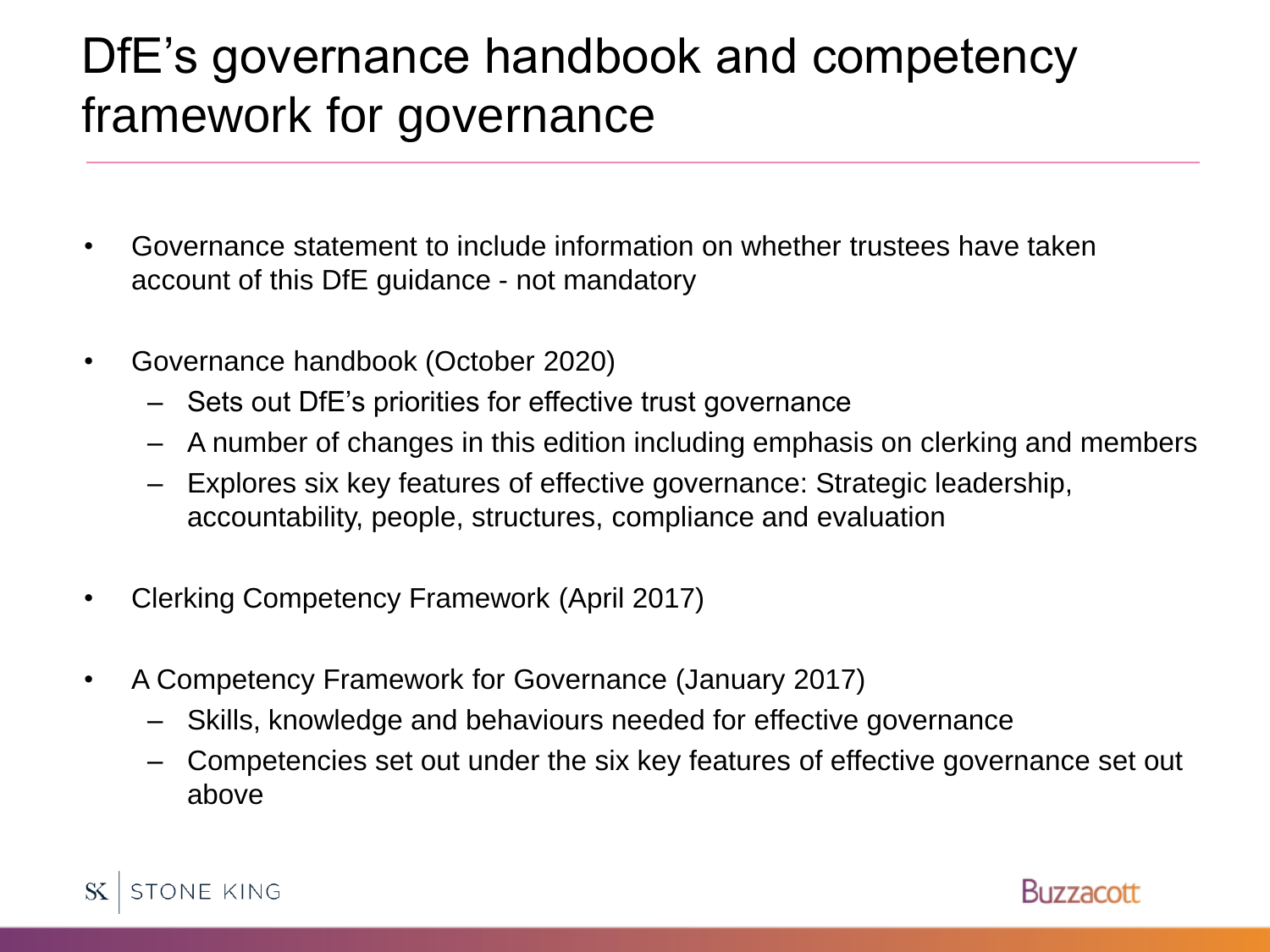## Six features of effective governance





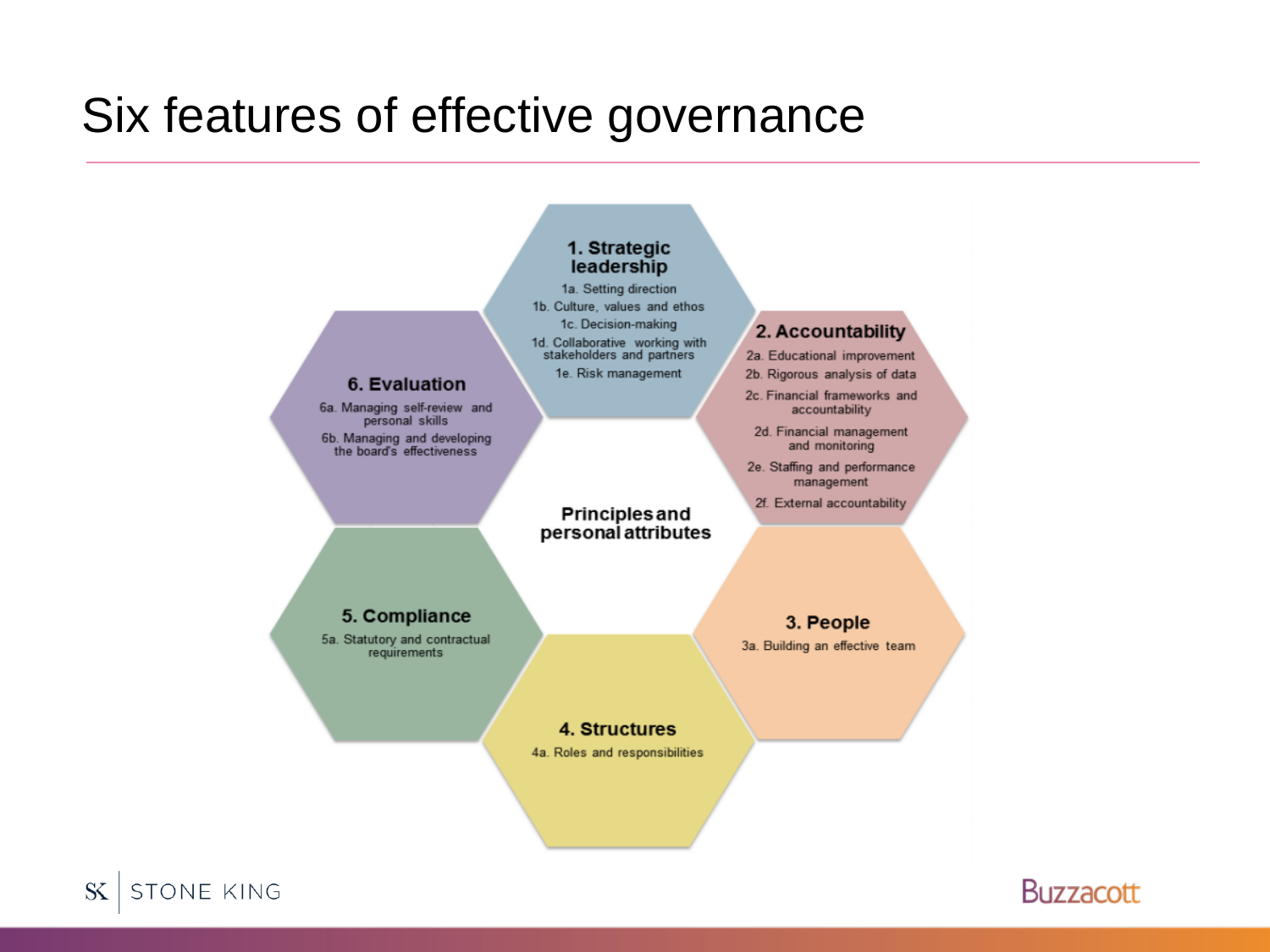## Governance statement – Board of trustees

#### Attendance at meetings

- Key changes in the composition of the board
- Coverage of its work (if not covered in other sections of the annual report)
- The board's performance, including assessment of its own effectiveness and any particular challenges that have arisen for the board
- Information about the quality of data used by the board, and why the board finds it acceptable

#### Governance reviews

- New academy trusts must carry out a review of governance in their first year
- Established academy trusts should do this on an annual basis
	- Describe the review, the key findings, and when the next self-evaluation or external review will be
	- If not carried out explain when the academy trust intends to do so
- Common omission: Details of action taken to review the effectiveness of the board through a governance review
- The board must meet at least 3 times a year and should explain if it meets less than 6 times a year



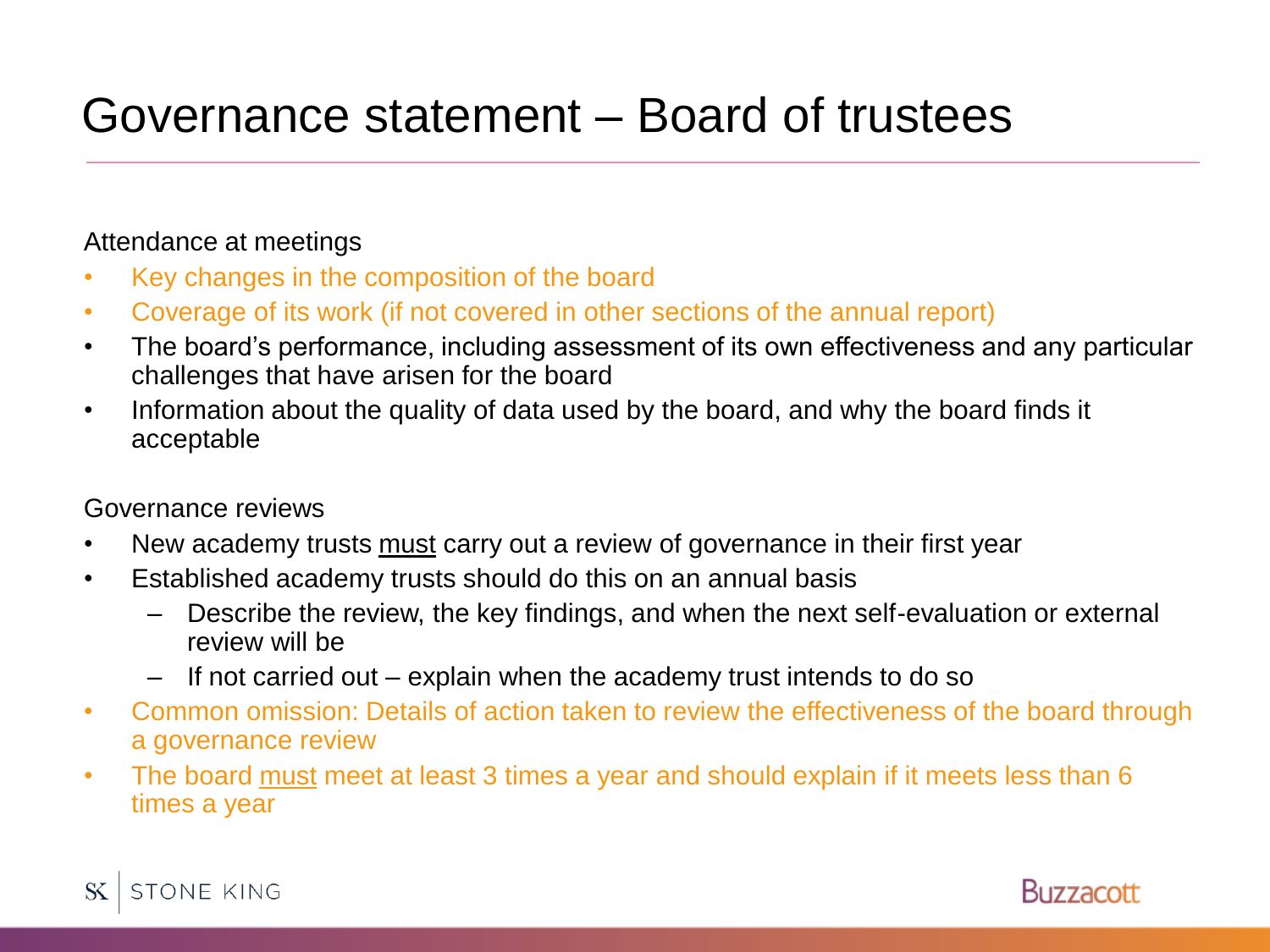## Governance statement – The Risk and Control Framework

- Internal scrutiny
	- Four options: Employed internal audit, internal audit service, checks by trustee and peer review
- ESFA internal scrutiny guidance (May 2021)
	- Purpose of internal scrutiny: To provide the board assurance that the trust's system of internal control is effective
	- Gives examples of financial and non-financial areas for review
- Disclosure required
	- Details of the areas covered
	- Details of reporting
	- Whether the programme of work has been delivered
	- Details of material control issues and remedial action
- Key omissions
	- Details of how the internal scrutiny function has been delivered, how the system of internal control has been reviewed for its effectiveness including which areas informed their review
	- Details of remedial action taken or proposed to deal with any significant control issues identified



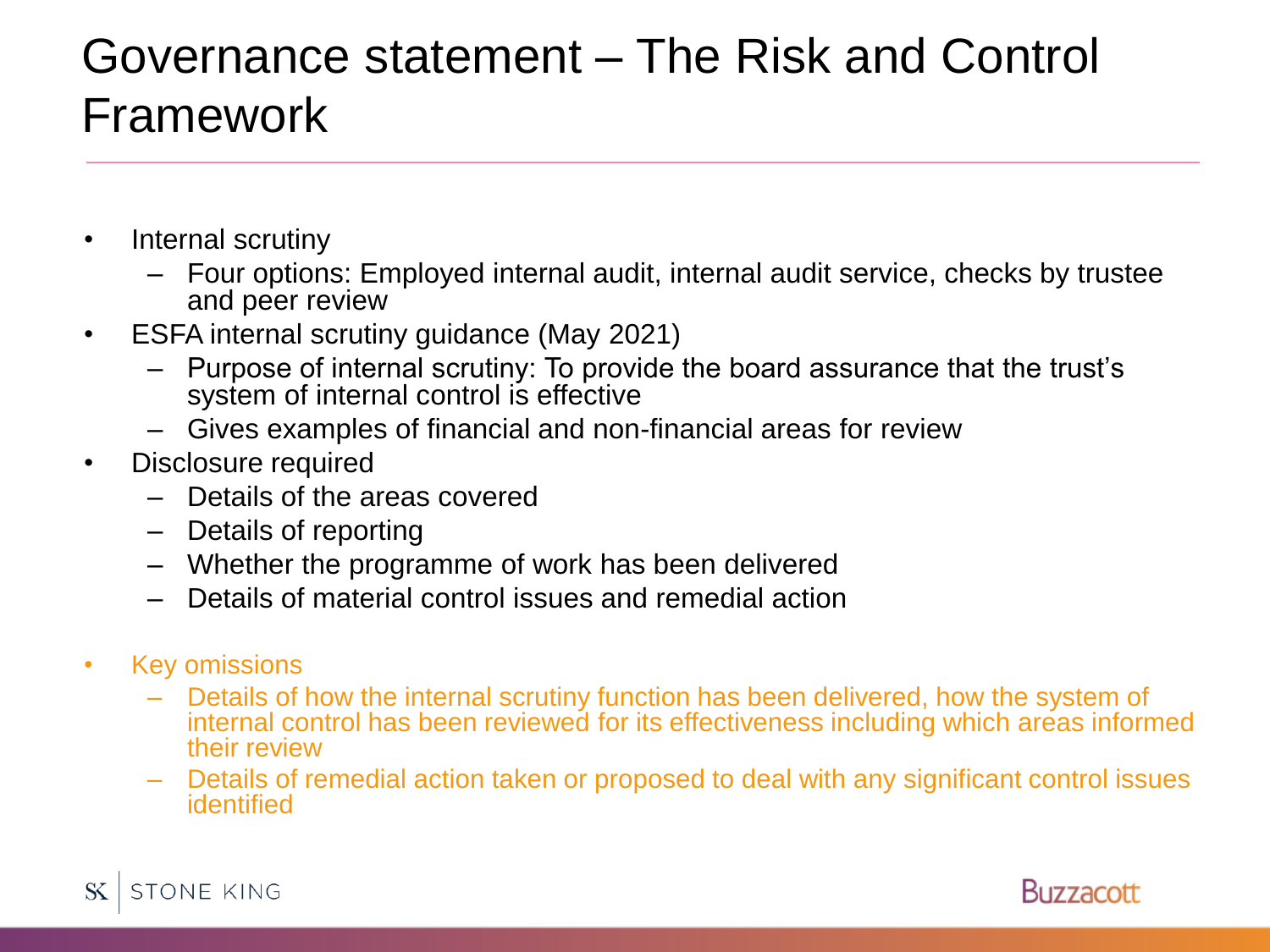



Going concern and reserves

Katharine Patel, Partner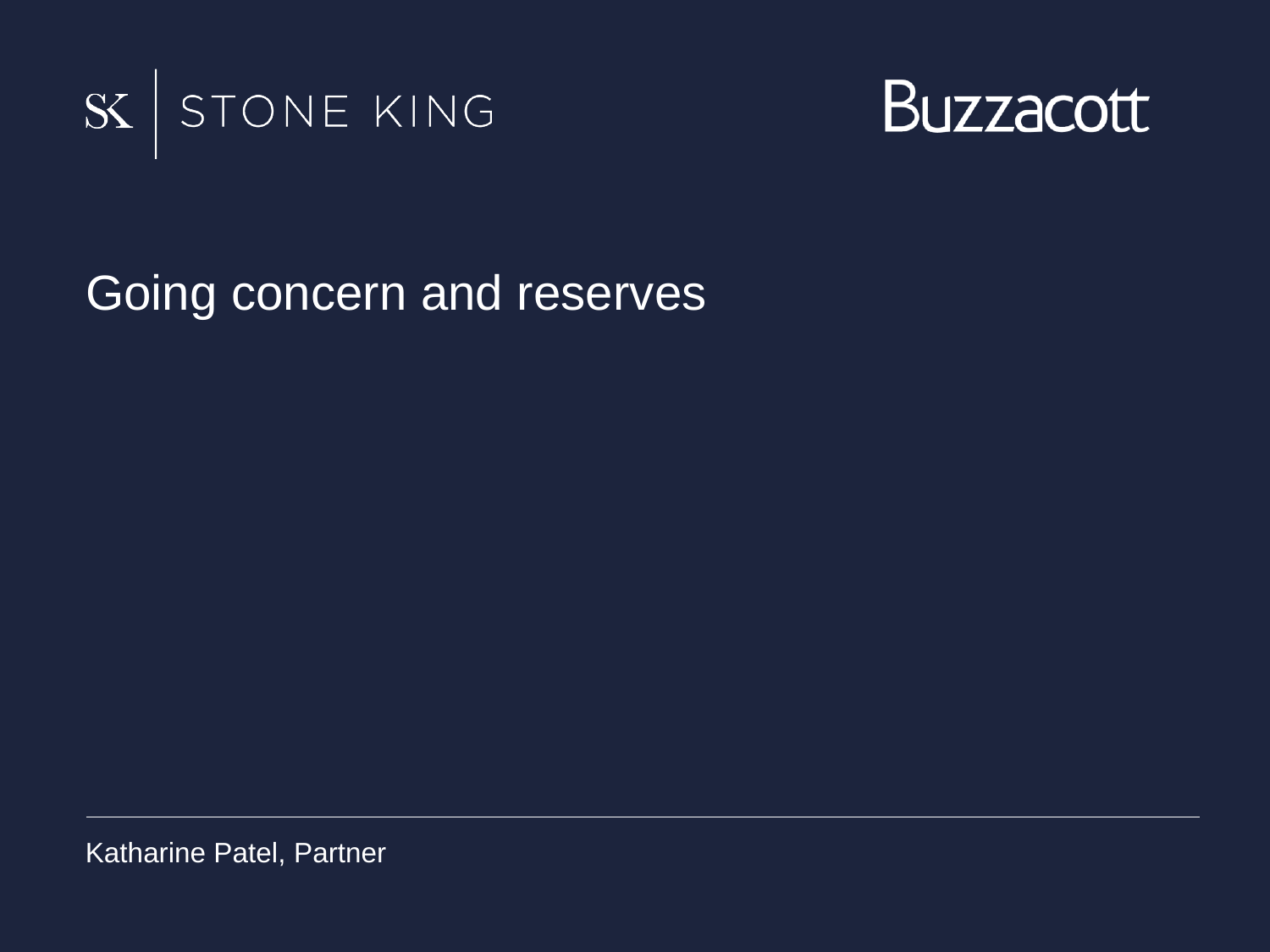# Going concern

- Underlying principles
	- Solvency of the Trust
	- At least a 12 month period
	- Liquid assets/cash flow is key
- Increased focus in 2020/21
- Academies Accounts Direction & Academies Financial Handbook
- Revised International Standard on Auditing (ISA)
- ESFA good practice guide 'Operating an academy trust as a going concern' (last updated May 2021)



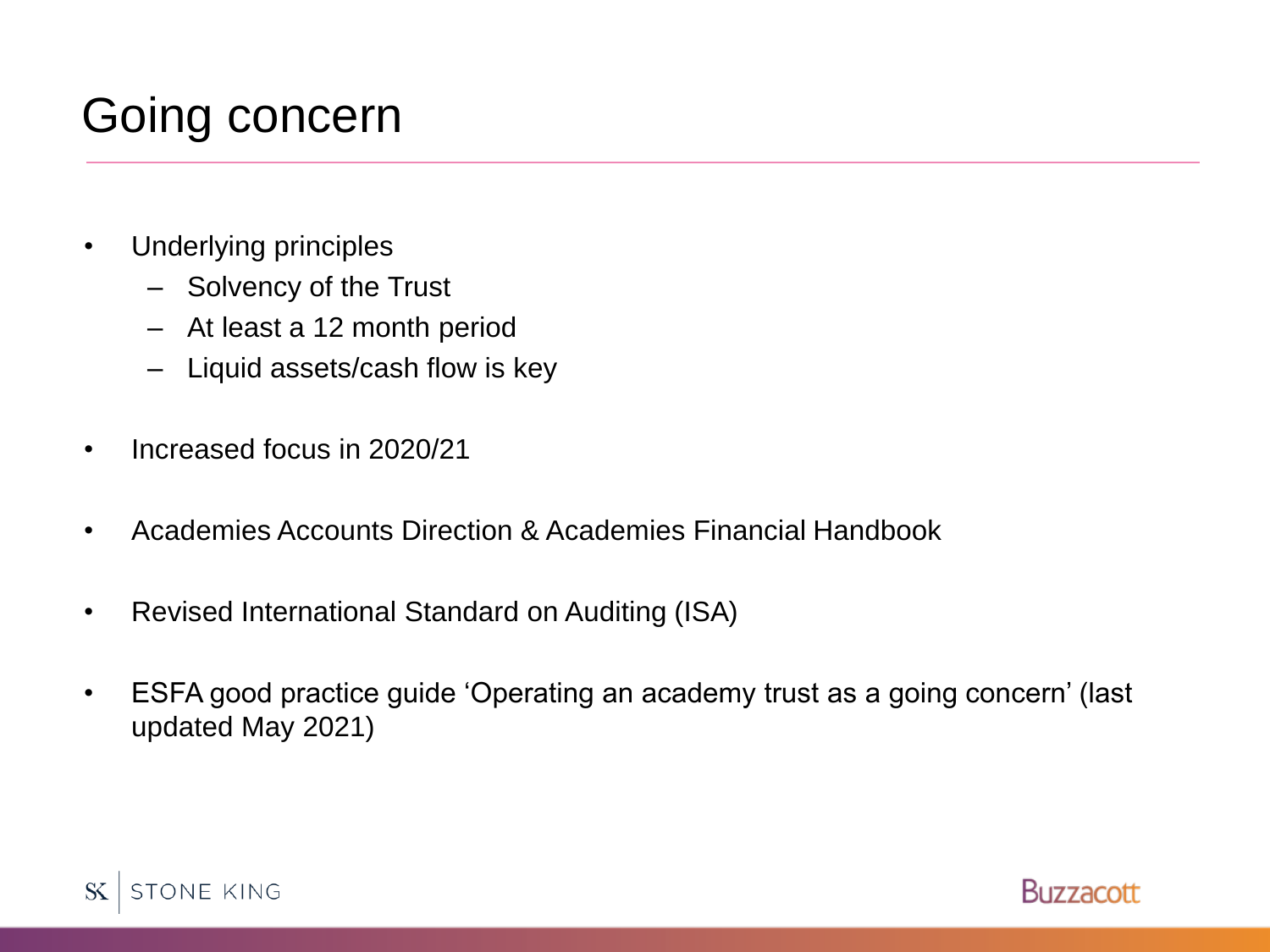## Requirements for Trustees

- Ultimately the Trustees' responsibility to assess going concern
	- Proportionality
	- Magnitude of potential future events/uncertainties
	- Risk assessment to include liquidity and solvency
	- Continuous process
	- Challenge and scrutiny (skills and knowledge base?)
- Management information: Management accounts, cash flow forecasts, assumptions (including pupil numbers, ongoing commitments), financial forecasts (3/5 years) and budgets
- Short term versus longer term financial planning Annex A of the ESFA good practice guide – useful questions to ask
- Reserves policy (revenue versus capital)
- Must notify ESFA within 14 days if proposing a deficit revenue budget for the current financial year which it cannot address after considering unspent funds from previous years



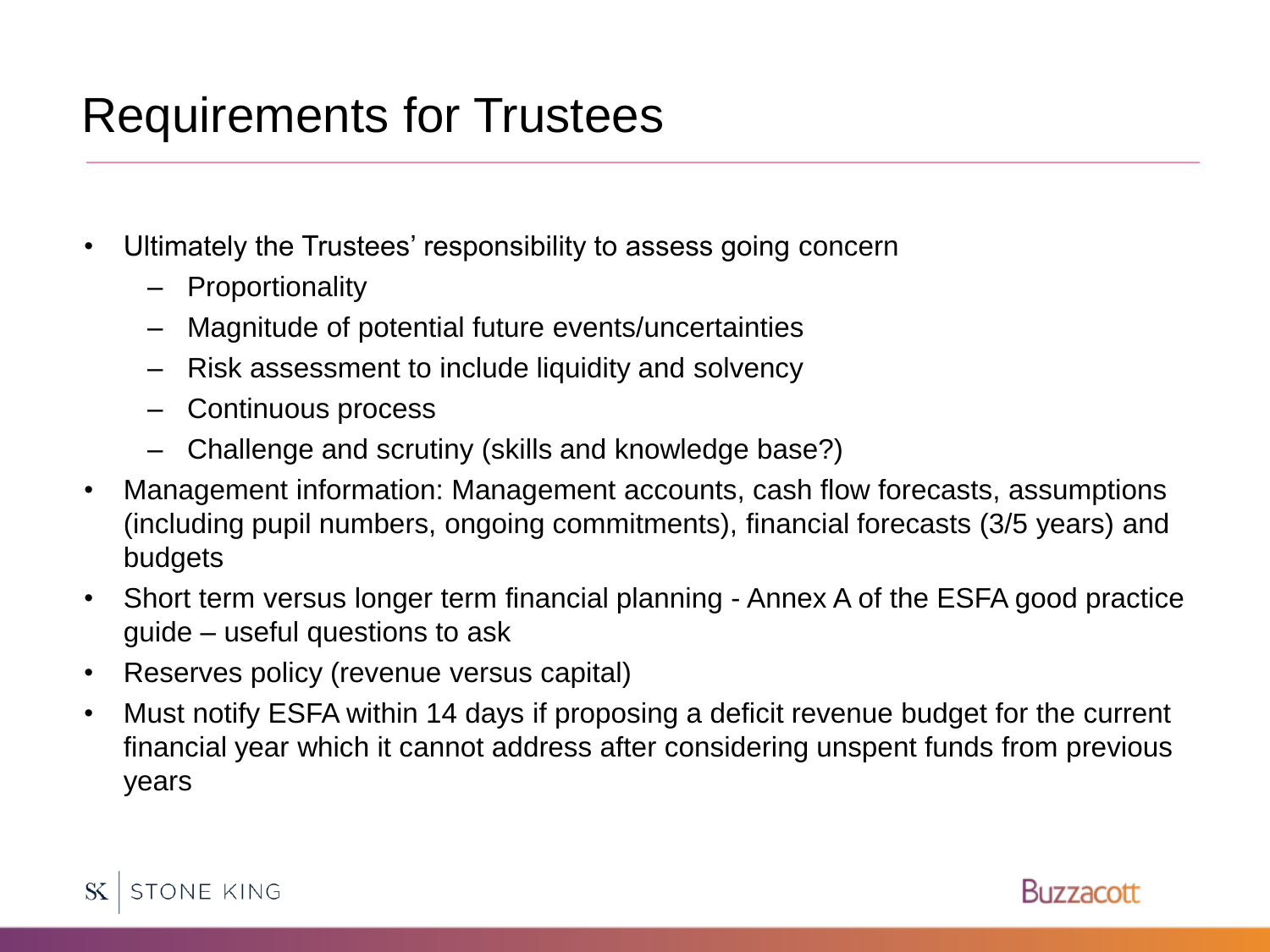# Audit implications – ISA 570

- Revised in response to recent enforcement cases and well-publicised corporate failures
- **Positive audit opinion** in the audit report, flagging material uncertainties if relevant
- Increased audit work to challenge Trustees'/management's assessment of going concern, testing the adequacy of supporting evidence, and evaluating the risk of management bias
- To consider all of the evidence obtained, whether corroborative or contradictory, when drawing a conclusion on going concern.
- *Key documents for the auditor:*
- Budgets and forecasts including cash flow forecasts, which cover the going concern period (e.g. the BFRO and the 3-year budget forecast return submitted to the ESFA)
- Summary paper detailing the Academy Trust's assessment of going concern reviewed by Finance/Audit Committee to demonstrate that the Trustees have adequately considered the going concern basis; and
- Financial information including the latest readily available management accounts up to the point of signing the audit report to assess the latest position.



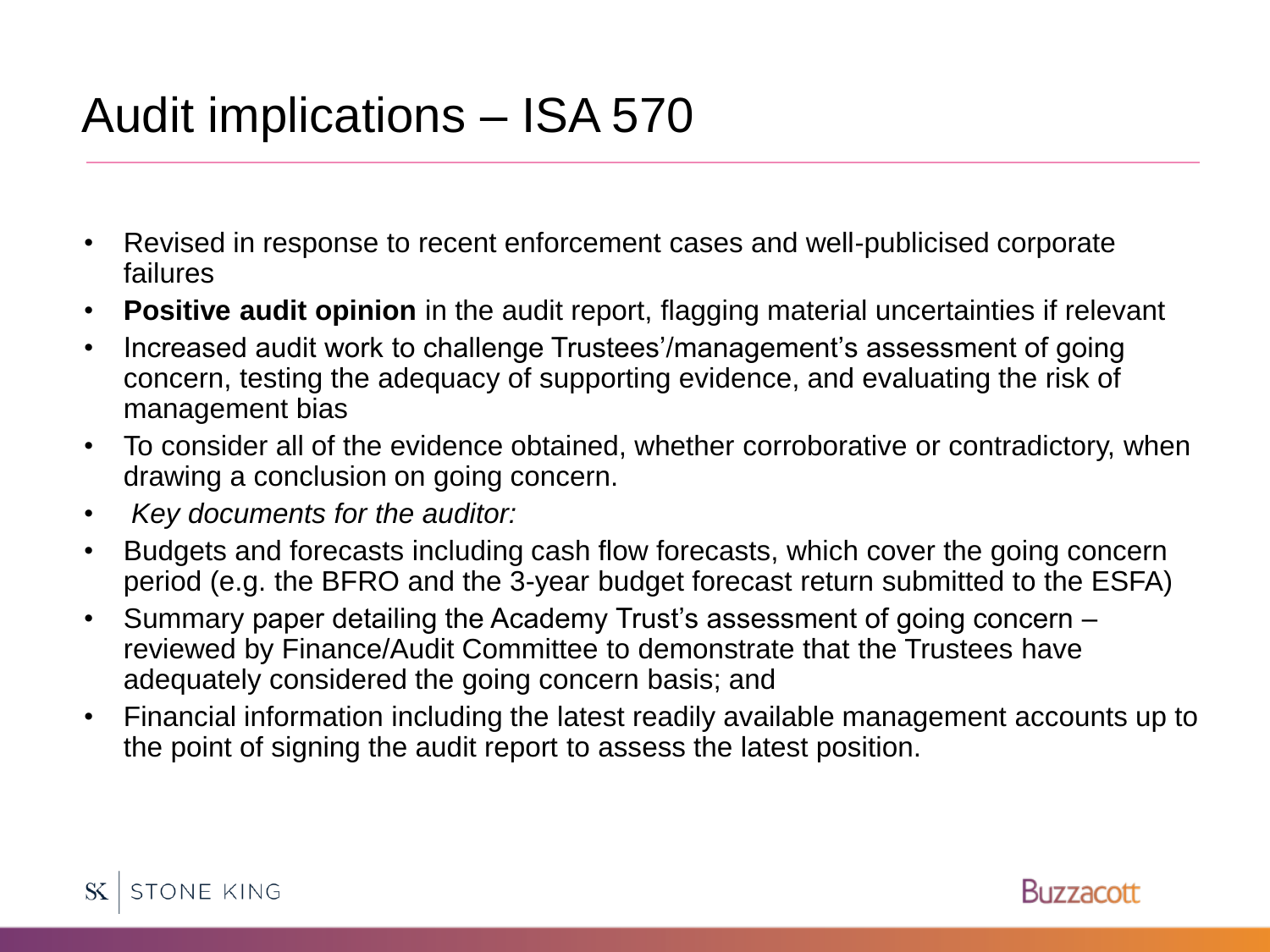



Reserves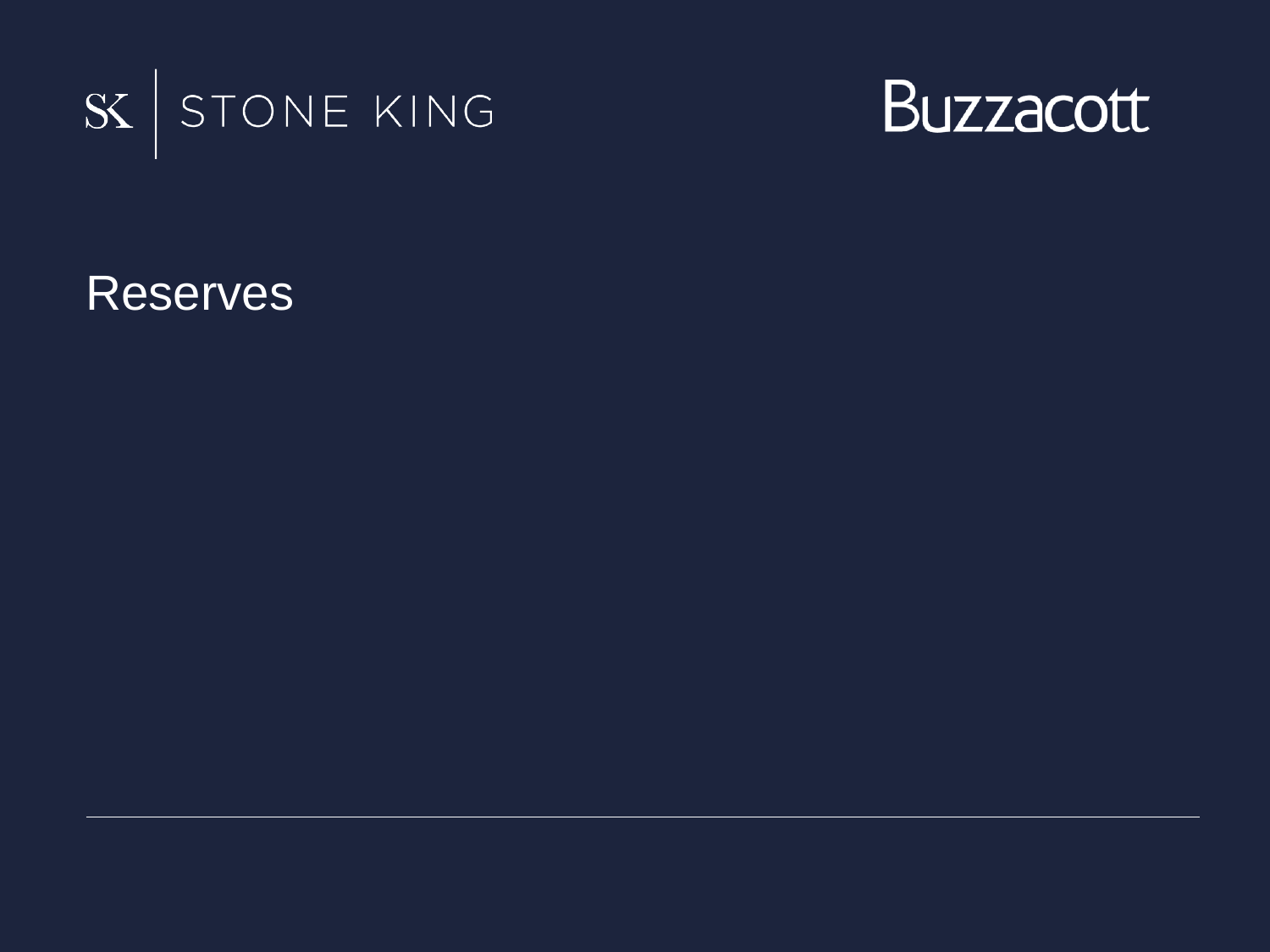

- Underpins financial stability of the Trust ensuring balance between today's pupils and those in the future
- The definition of 'reserves'
	- Funds available to meet short term financial commitments ('working capital')
	- Typically, unrestricted funds plus restricted revenue funds, excluding capital and pension
- Charity Commission requirements 'free reserves'
- ESFA guidance and statutory accounts requirements (AAD)
- Responsibility of the Trustees to set a reserves policy/target level of reserves



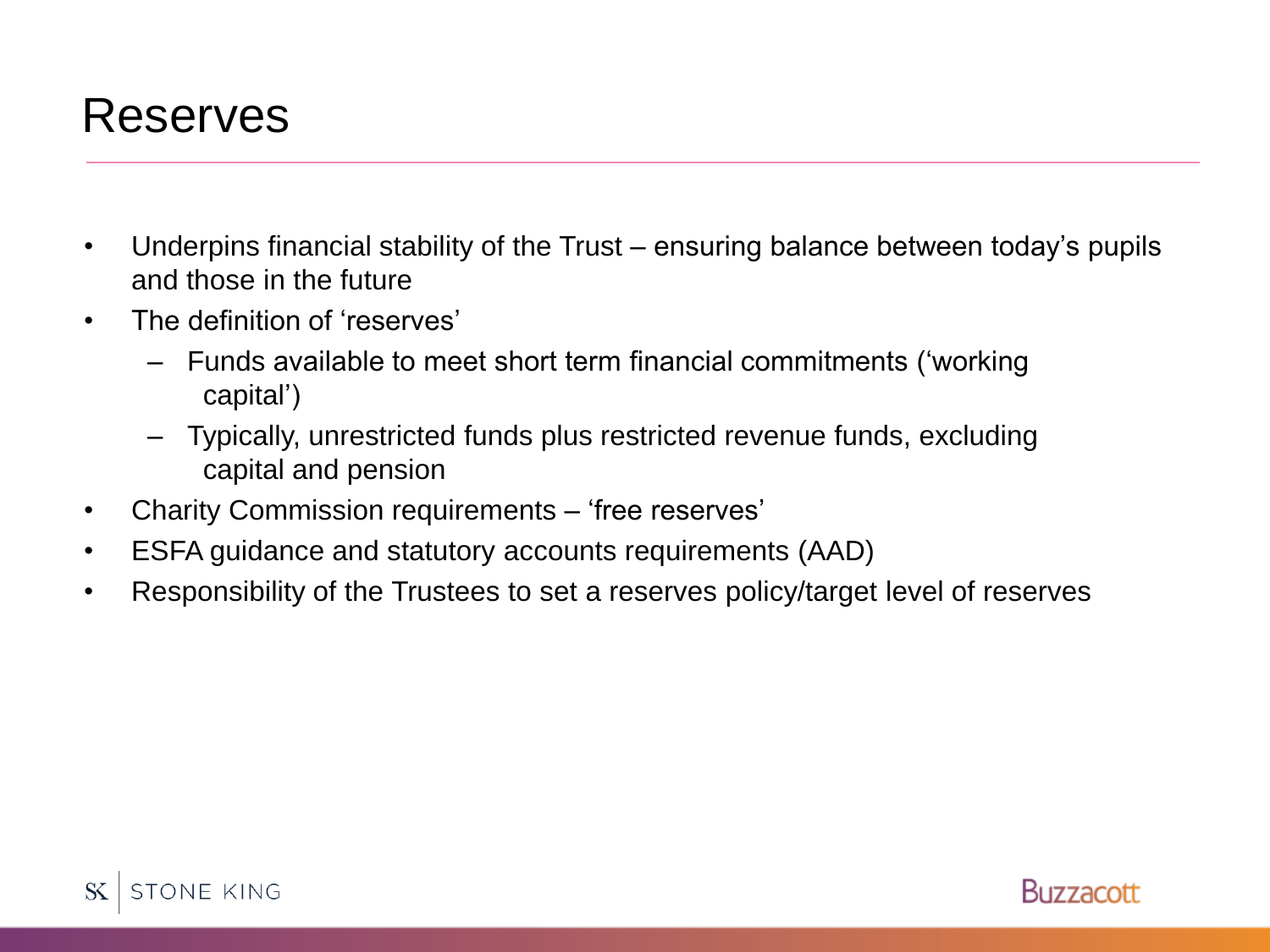#### Practical considerations

- Expressing the target level of reserves (e.g. absolute, months' cover, percentage basis)
- Consider the Trust's risk profile: working capital requirements, contingencies, future investment in the Trust, demands of ongoing educational provision
- MAT considerations:
	- School level versus central office
	- Reserves pooling
	- Growth of MATs
- Reporting requirements in the annual accounts
	- Set out the policy and rationale
	- State free reserves and compare to target
	- How will any 'gaps' be resolved?
	- Funds in deficit? (and how will these be recovered)



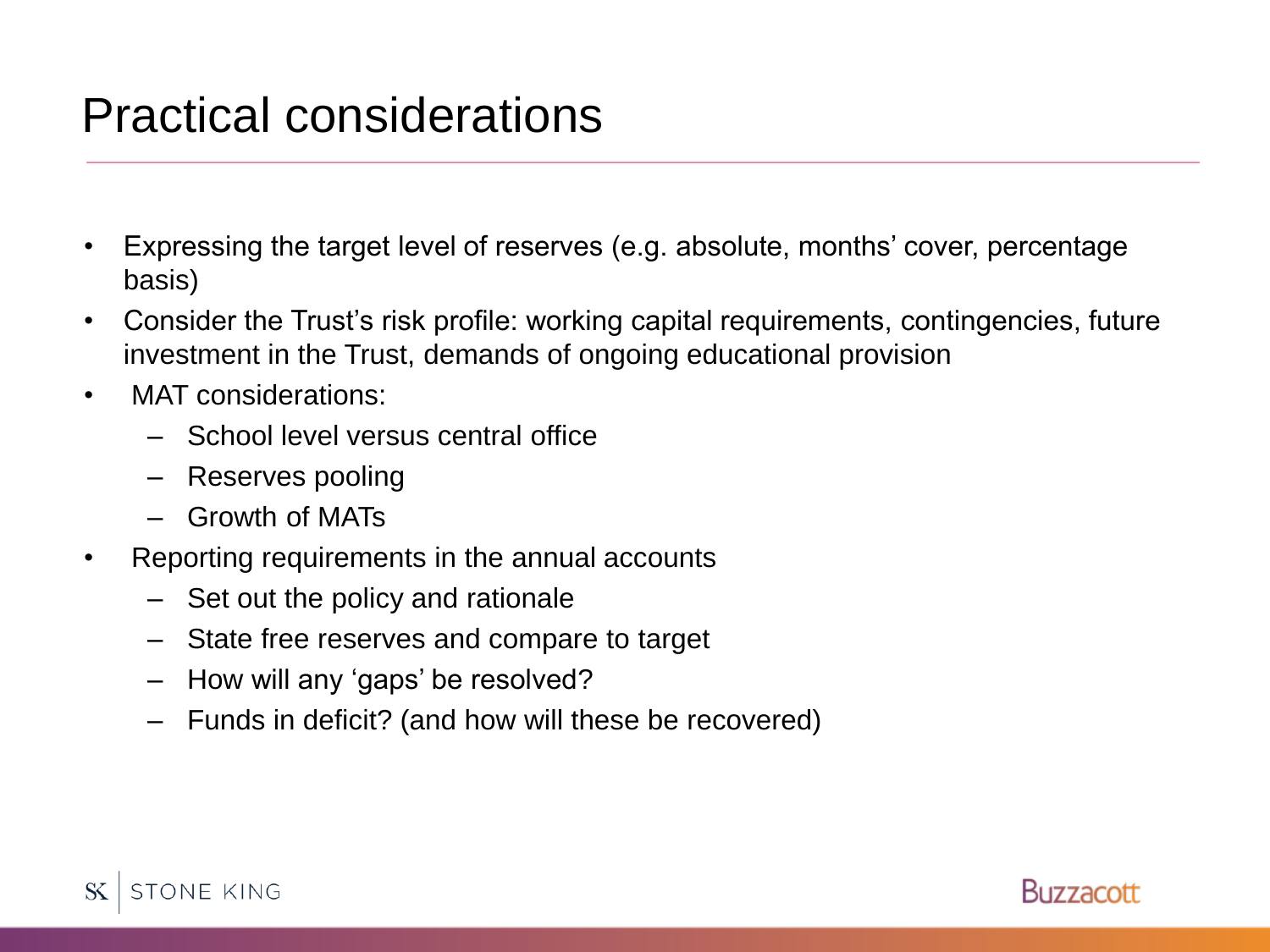



Q&A

Chair: Stephen Ravenscroft, Partner